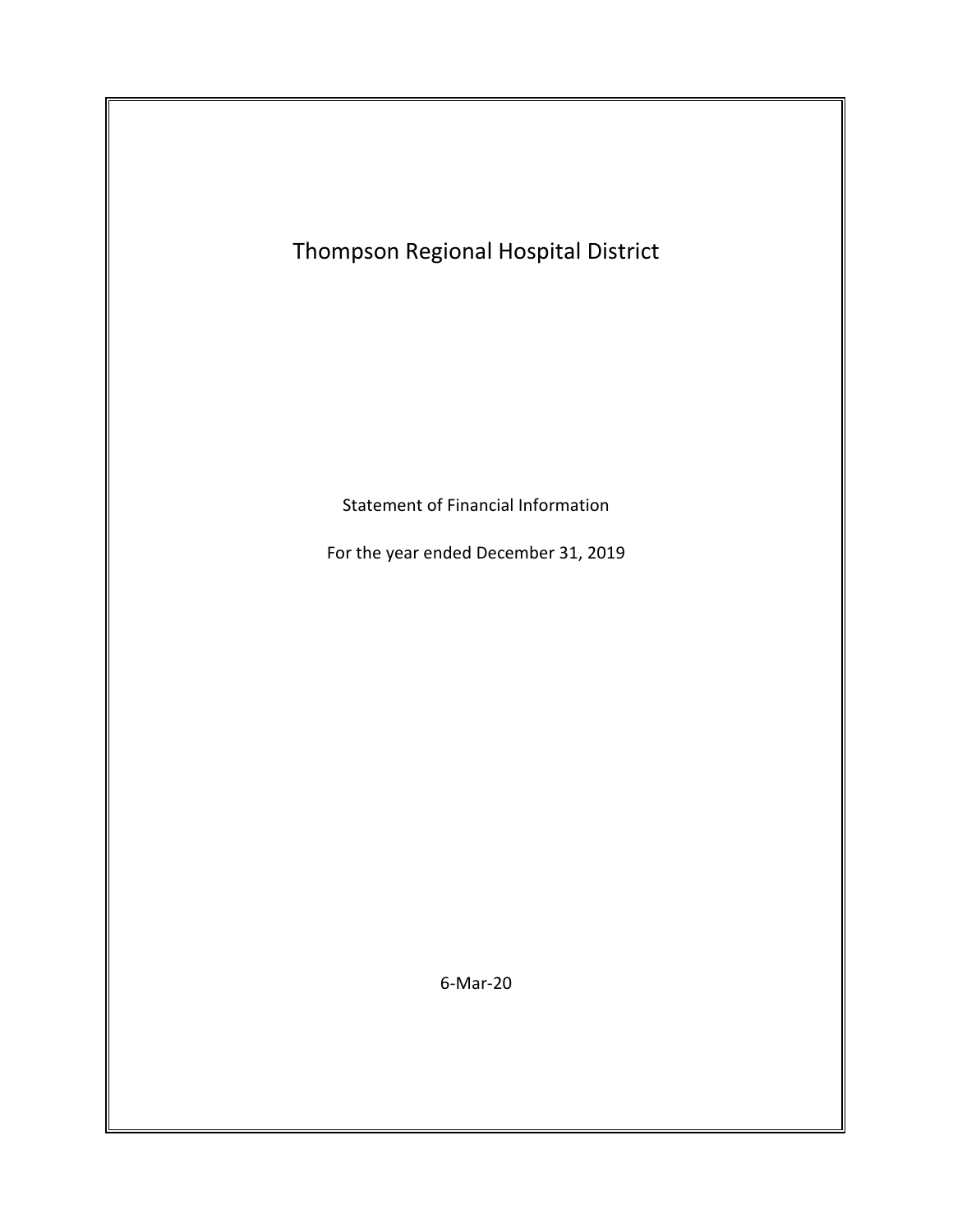Thompson Regional Hospital District Statement of Financial Information TABLE OF CONTENTS For the year ended December 31, 2019

#### TABLE OF CONTENTS

| Page | 1 |
|------|---|
| Page | 2 |
| Page | 3 |
| Page | 4 |
| Page | 5 |
| Page | 6 |
| Page | 7 |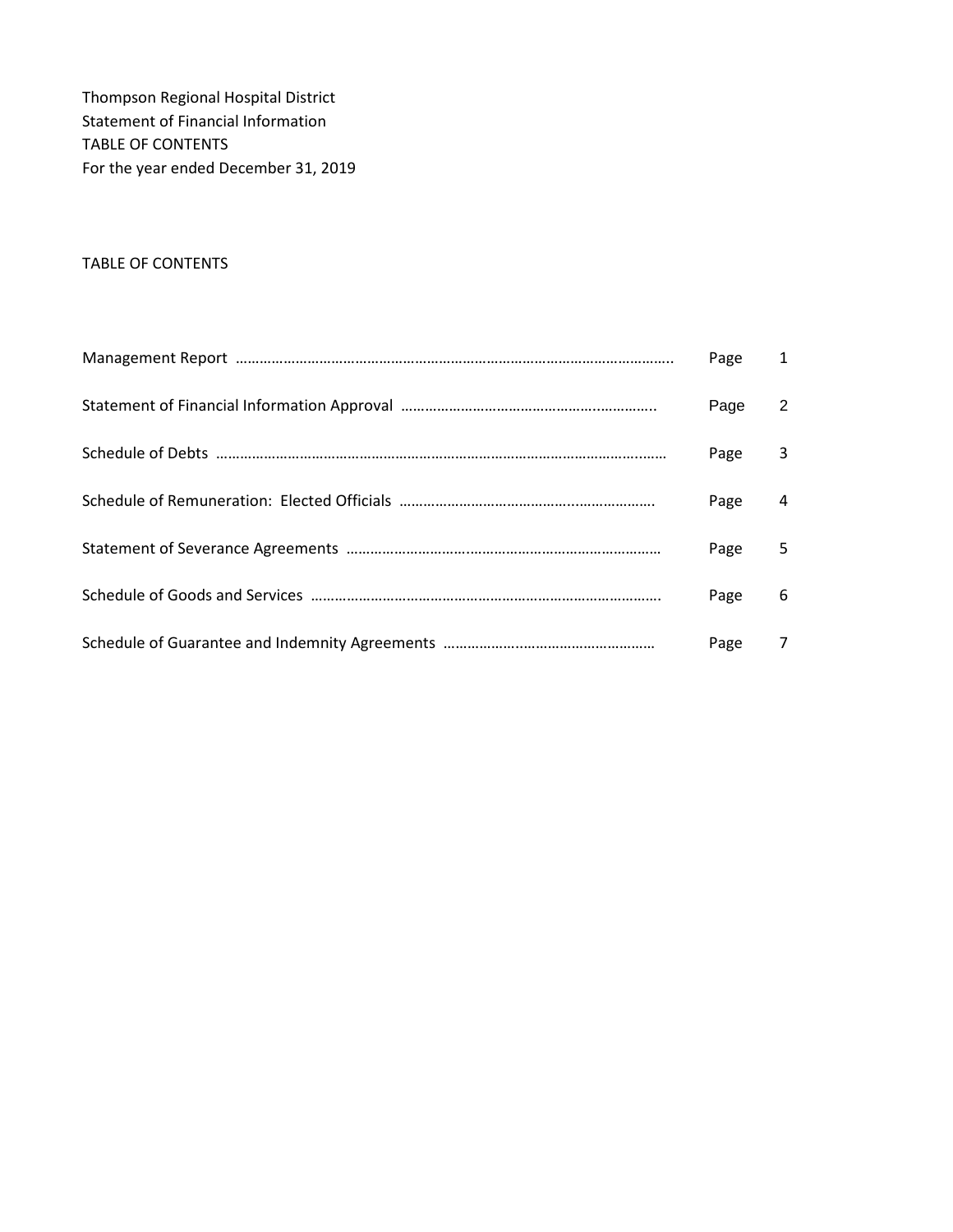### **THOMPSON REGIONAL HOSPITAL DISTRICT**

### **MANAGEMENT REPORT**

The Financial Statements contained in this Statement of Financial Information under the *Financial Information Act* have been prepared by management in accordance with generally accepted accounting principles or stated accounting principles, and the integrity and objectivity of these statements are management's responsibility. Management is also responsible for all the statements and schedules, and for ensuring that this information is consistent, where appropriate, with the information contained in the financial statements.

Management is also responsible for implementing and maintaining a system of internal controls to provide reasonable assurance that reliable financial information is produced.

The Board of Directors is responsible for ensuring that management fulfills its responsibilities for financial reporting and internal control and exercises this responsibility through the Audit Committee of the Board. The Audit Committee meets with management and the external auditors at least two times per year.

The external auditors, KPMG LLP, conduct an independent examination, in accordance with generally accepted auditing standards, and express their opinion on the annual financial statements. Their examination does not relate to the other schedules and statements required by the Act. Their examination includes a review and evaluation of the Thompson Regional Hospital District's system of internal control and appropriate tests and procedures to provide reasonable assurance that the financial statements are presented fairly. The external auditors have full and free access to the Audit Committee of the Board and meet with it on a regular basis.

On behalf of the Thompson Regional Hospital District:

Douglas Rae, CPA, CA Randy Diehl

Director of Finance Chief Administrative Officer

□ Prepared pursuant to Financial Information Regulation, Schedule 1, section 9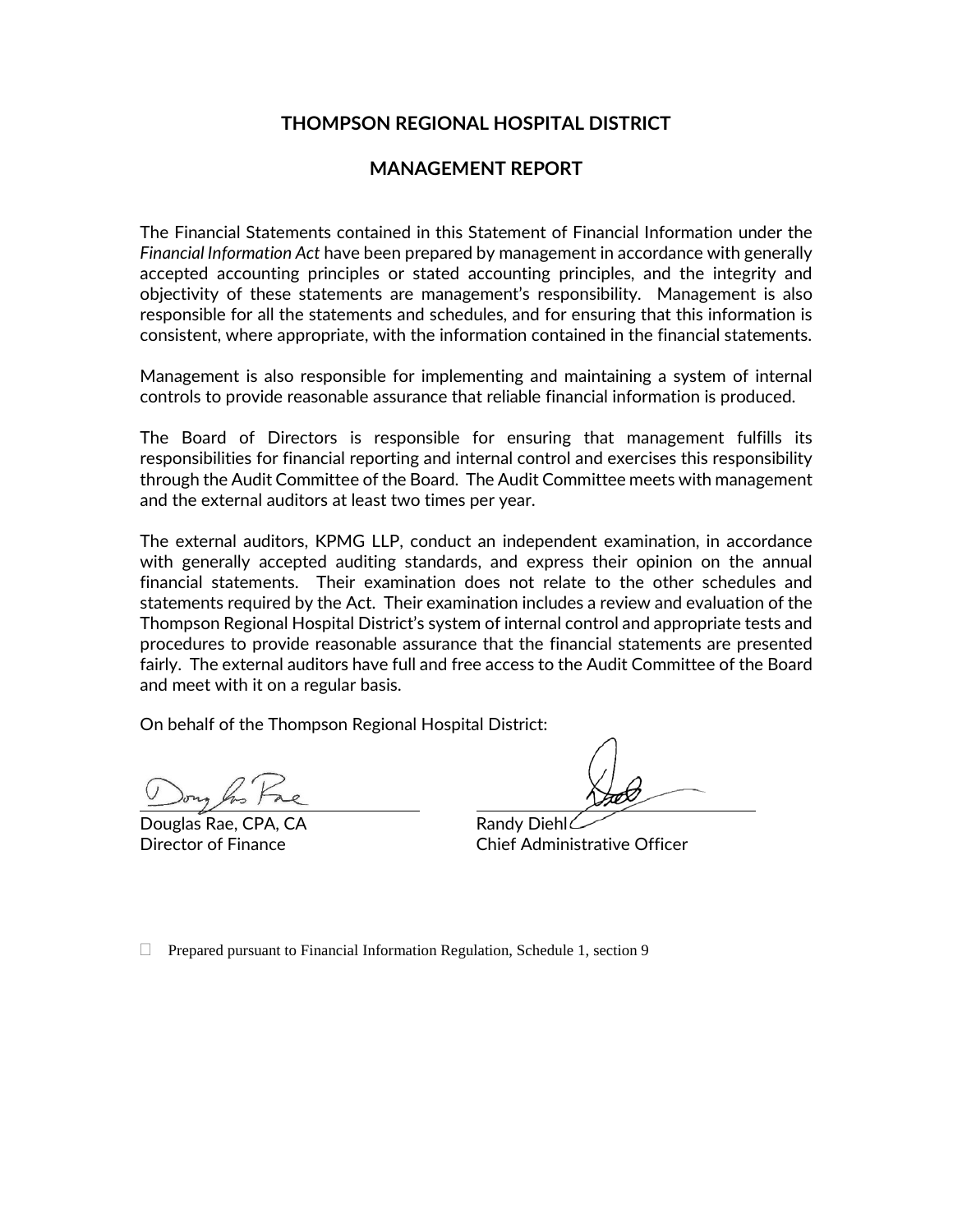| <b>THOMPSON REGIONAL HOSPITAL DISTRICT</b>                                                                                                                               |                                                                                                           |  |  |  |
|--------------------------------------------------------------------------------------------------------------------------------------------------------------------------|-----------------------------------------------------------------------------------------------------------|--|--|--|
| STATEMENT OF FINANCIAL INFORMATION APPROVAL                                                                                                                              |                                                                                                           |  |  |  |
| The undersigned, as authorized by the Financial Information Regulation, Schedule 1,<br>Financial Information, produced under the Financial Information-Act.<br>RandyDiel | subsection 9(2), approves all the statements and schedules included in this Statement of<br>Ken Christlan |  |  |  |
| Chief Administrative Officer                                                                                                                                             | Director on behalf of Board                                                                               |  |  |  |
| March 26, 2020                                                                                                                                                           | March 26, 2020                                                                                            |  |  |  |

 $\label{eq:3.1} \left\langle \mathbf{0}\right\rangle =\left\langle \mathbf{0}\right\rangle$ 

 $\Box$  Prepared pursuant to the Financial Information Regulation, Schedule 1, section 9

 $\bar z$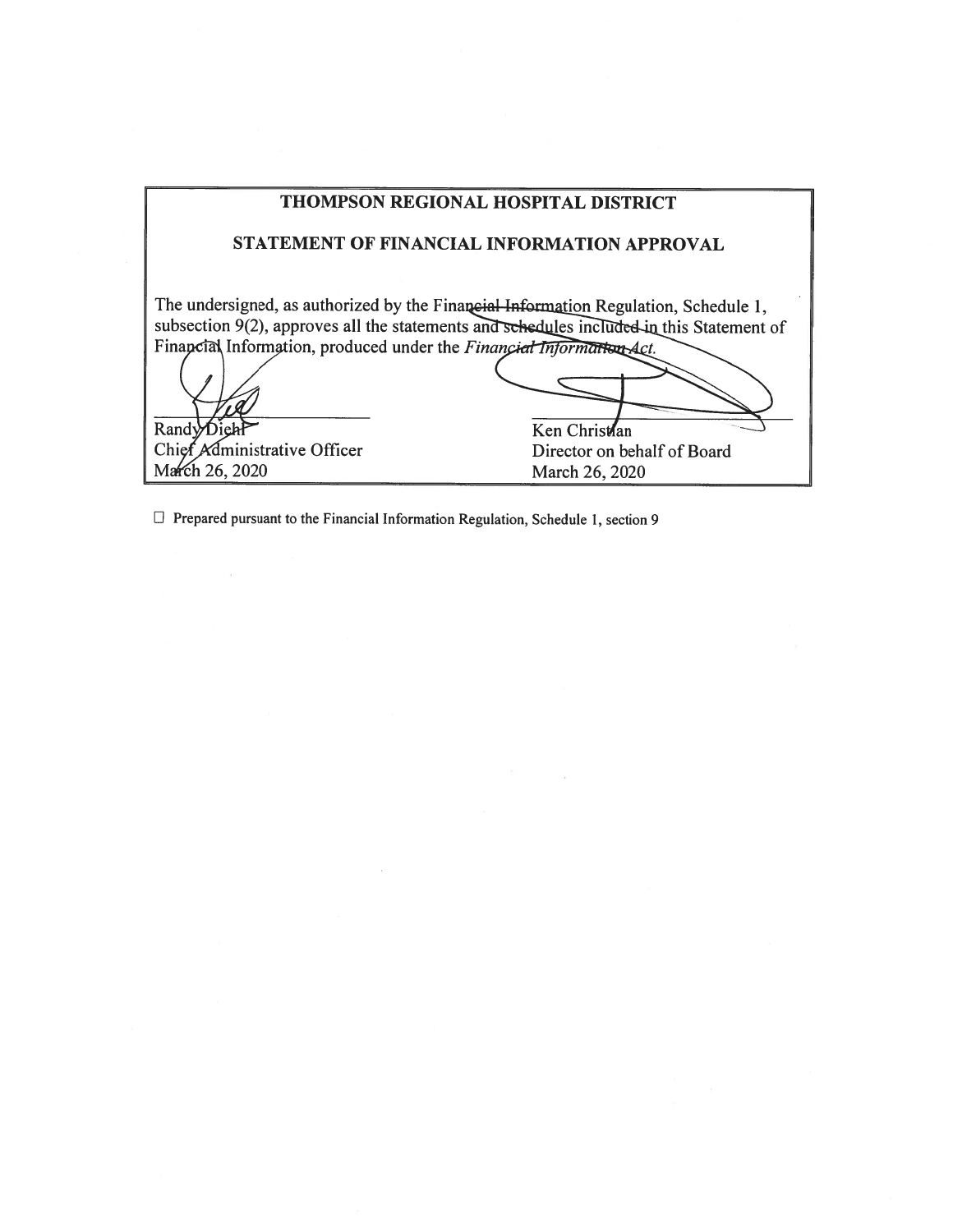### Thompson Regional Hospital District Statement of Financial Information SCHEDULE OF DEBTS For the year ended December 31, 2019

|        | <b>Issue</b>  | Amount      | Interest | Maturity | Sinking |
|--------|---------------|-------------|----------|----------|---------|
| Lender | <b>Number</b> | Outstanding | Rate     | Date     | Fund    |
|        |               |             |          |          |         |
| M.F.A. | 146           | 123,994,947 | 3.200%   | 2038     | Yes     |

Note 1: The Municipal Finance Authority (MFA) maintains a sinking fund for all debenture debt. However, monies within the sinking fund have not been allocated to specific issues.

Douglas Pac

Douglas Rae, CPA, CA Director of Finance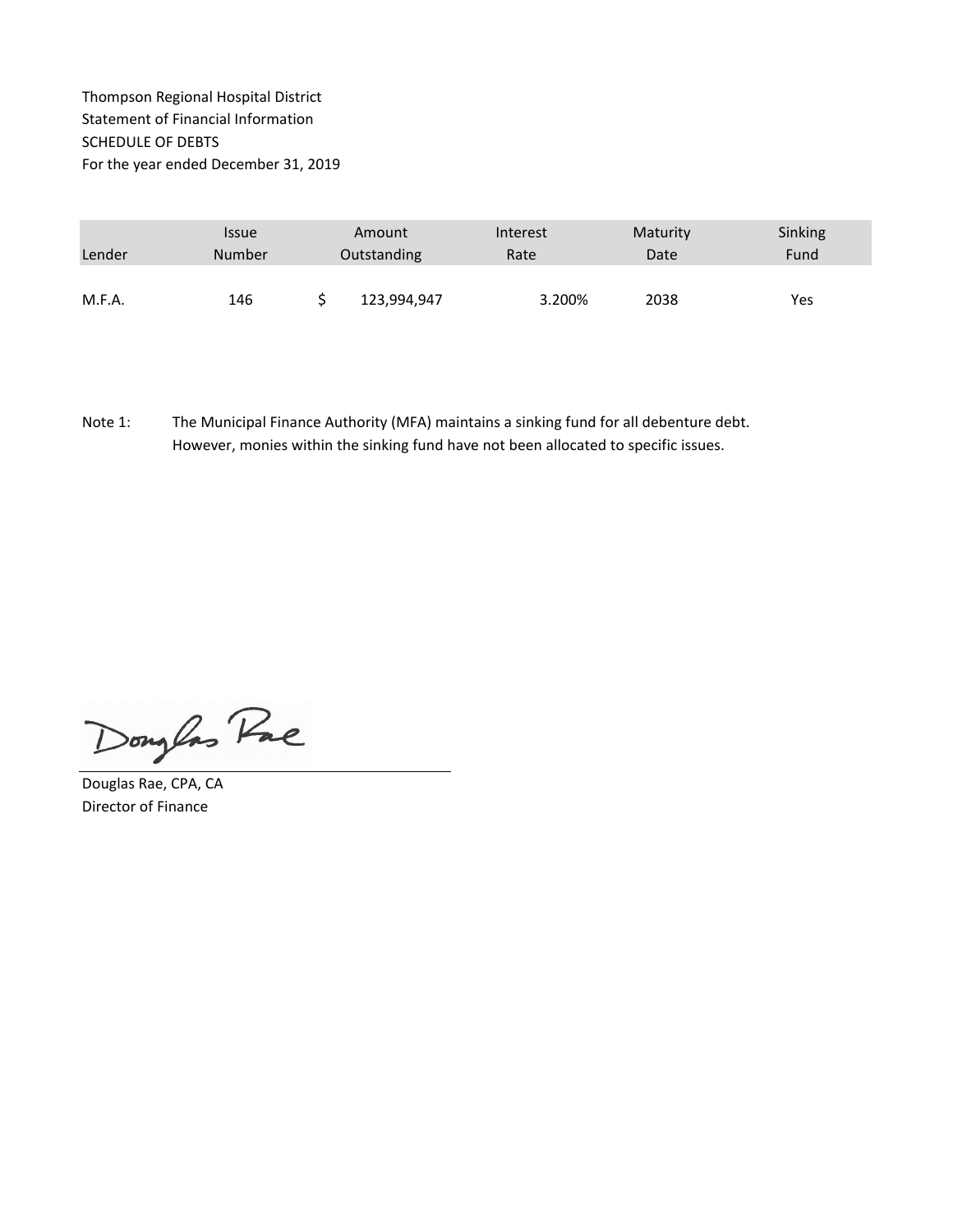Thompson Regional Hospital District Statement of Financial Information SCHEDULE OF REMUNERATION For the year ended December 31, 2019

| Director                                          | Remuneration |        | Expenses |       |
|---------------------------------------------------|--------------|--------|----------|-------|
|                                                   |              |        |          |       |
| Total Director Remuneration: - Over \$75,000      |              | $-5$   |          |       |
| Total Director Remuneration: - \$75,000 and Under | 16.647       |        | 1.997    |       |
|                                                   |              | 16,647 |          | 1,997 |

Douglas Pac

Douglas Rae, CPA, CA Director of Finance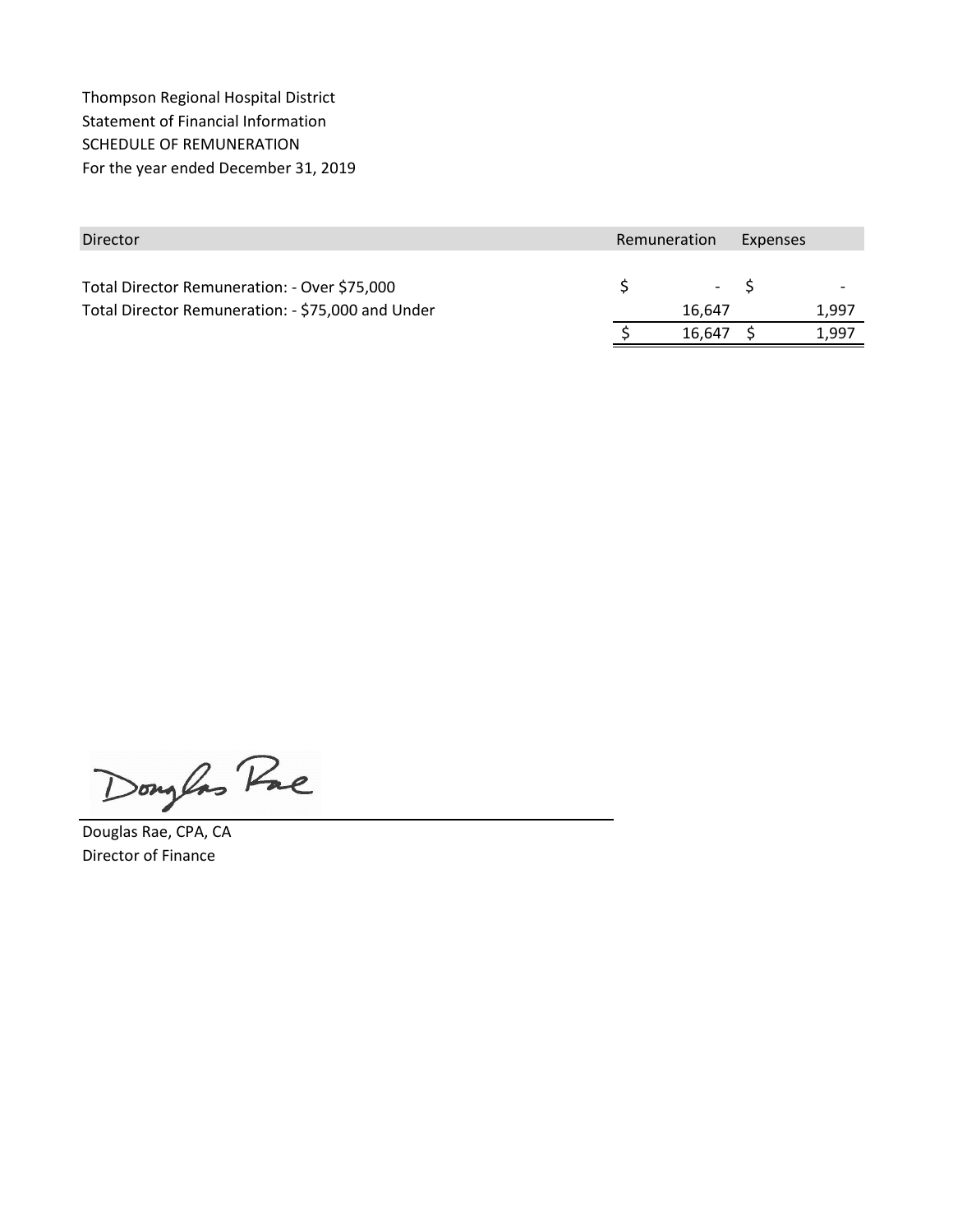# **THOMPSON REGIONAL HOSPITAL DISTRICT**

# **STATEMENT OF SEVERANCE AGREEMENTS**

There were no severance agreements made between the Thompson Regional Hospital District and its non-unionized employees during fiscal year 2019.

 $\Box$  Prepared pursuant to the Financial Information Regulation, Schedule 1, subsection 6(8)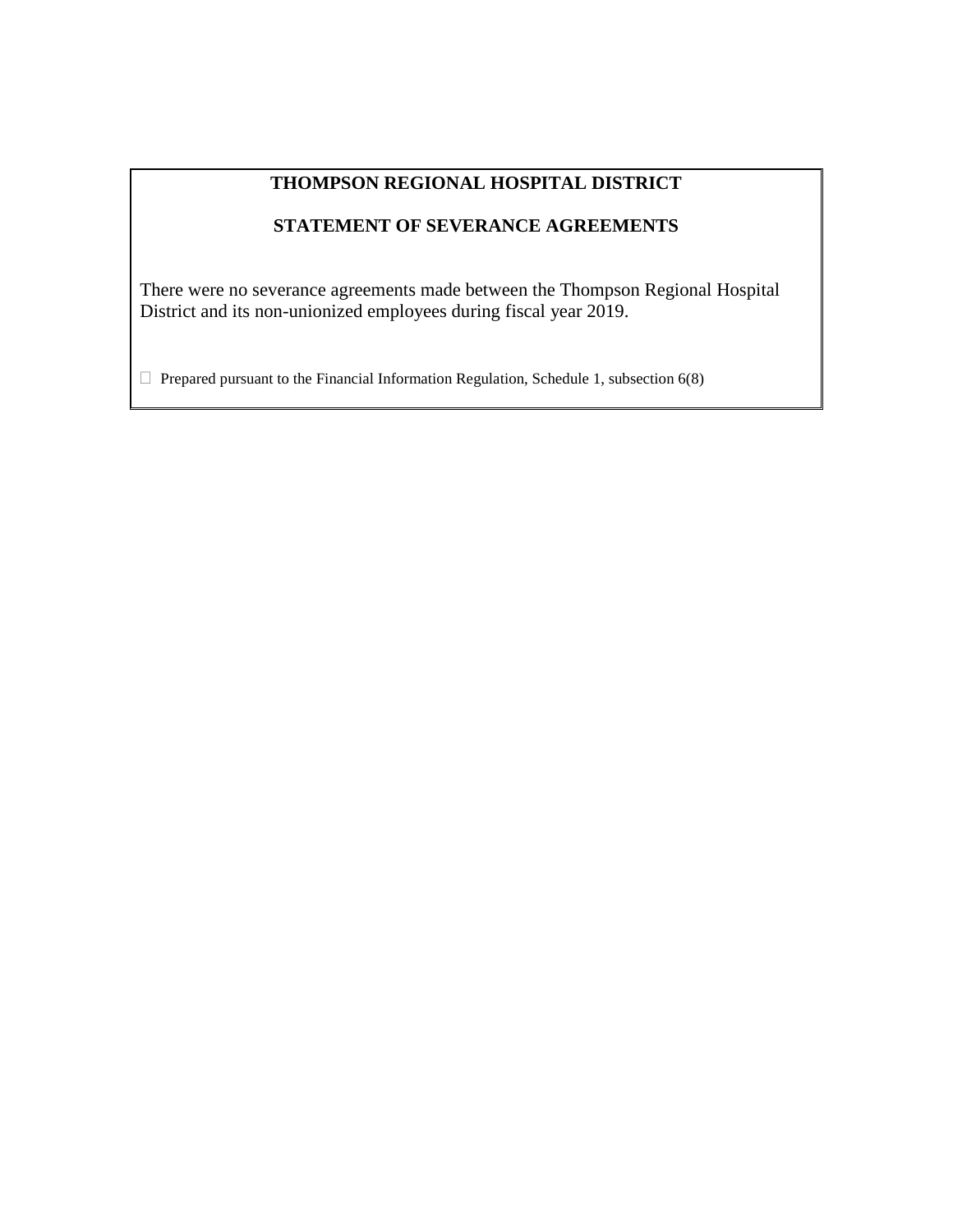Thompson Regional Hospital District Statement of Financial Information SCHEDULE OF GOODS AND SERVICES For the year ended December 31, 2019

| Supplier                                                      | Amount |                         |
|---------------------------------------------------------------|--------|-------------------------|
| Interior Health - Capital<br><b>Munipal Finance Authority</b> | \$     | 40,927,680<br>8,914,144 |
| Total expenditures of accounts over \$25,000:                 | S      | 49,841,825              |
| Total expenditures of accounts \$25,000 or less:              |        | 37,694                  |
| Total expenditures for provision of goods and services:       |        | 49,879,519              |

Douglas Pac

Douglas Rae, CPA, CA Director of Finance